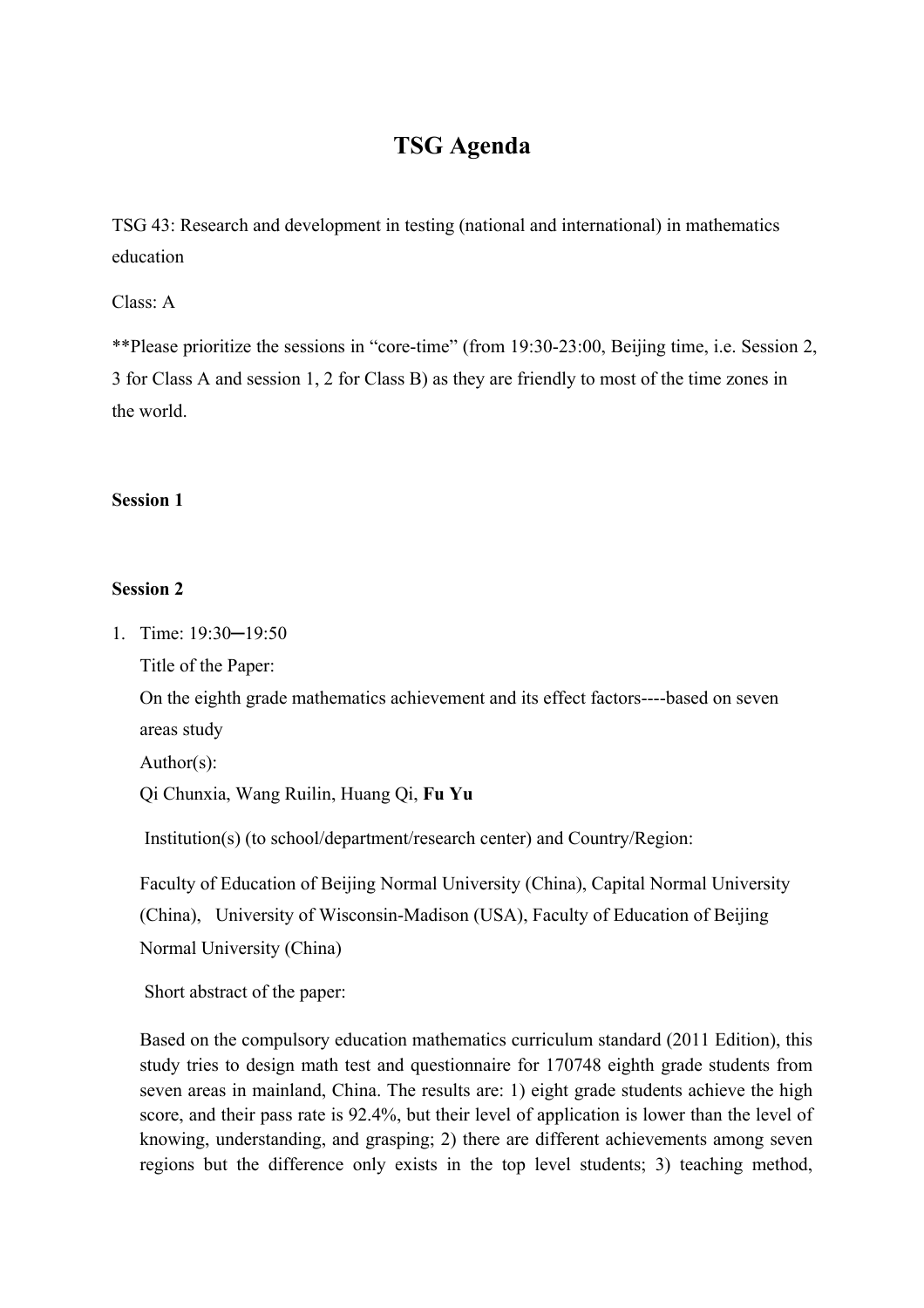teaching representation, mathematics representation, and thinking tendency have impacts on the student's academic performance, the teaching representation is the greatest.

2. Time: 20:00─20:20

Title of the Paper:

International comparisons of teacher knowledge: The Case of the LMT measures

Author(s):

**Tibor Marcinek**, Arne Jakobsen, Edita Partová

Institution(s) (to school/department/research center) and Country/Region: Central Michigan University (USA), University of Stavanger (Norway). Comenius University (Slovakia)

Short abstract of the paper:

The paper draws on the body of international research conducted in relation to the measures of the mathematical knowledge for teaching developed as part of the Learning Mathematics for Teaching project at the University of Michigan (the LMT measures). It adds to the discussions of the feasibility of using such measures for cross-national comparisons of teacher mathematical knowledge by describing a case of Norway and Slovakia, where the researchers translated and adapted the same calibrated set of LMT measures.

3. Time: 20:30─20:50

Title of the Paper:

PISA assessment of brazilian students' mathematical literacy

Author(s):

Maria Isabel Ramalho Ortigão

Institution(s) (to school/department/research center) and Country/Region:

Rio de Janeiro State University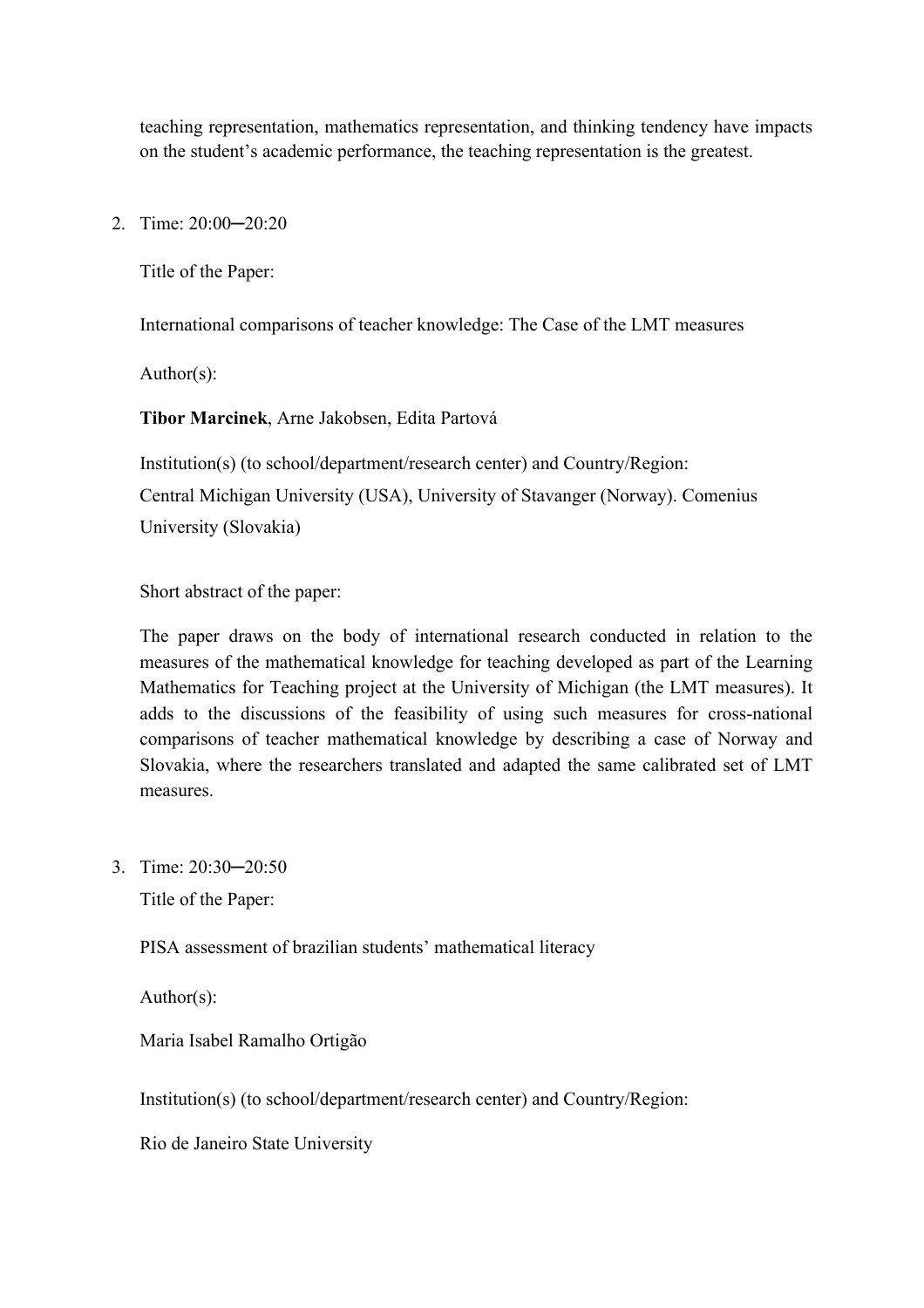Short abstract of the paper:

The aims of the current study are to present the results of an investigation focused on analyzing PISA Mathematics items based on Differential Item Functioning (DIF) analysis, as well as to compare results between Brazil and Portugal. Based on descriptive analysis applied to characteristics of mathematical items that presented differential functioning, there were differences in cognitive skills between the assessed groups. However, typical characteristics of each country can influence the organization of their educational system, the way curricula are organized, and the emphasis given to certain contents in the classroom. In addition, school performance is known to be influenced by students' way of thinking, by their cultural and social values, and by the economic status of their families. Knowing these features based on items that favor certain groups, in addition to perceiving the incidence of patterns, is undoubtedly the great contribution from DIF analysis to educational assessment.

## **Session 3**

1. Time: 21:30─21:40

Title of the Paper:

On composing distractors for multiple choice problems

Author(s):

Kuksa Ekaterina

Institution(s) (to school/department/research center) and Country/Region

Moscow Center for Continuous Mathematical Education (Russia)

Short abstract of the paper:

In the modern world, with its inevitably increasing volume of information, the testing becomes more and more suitable mean for monitoring a current and final success of a student. The tests which verification is carried out automatically with excluded human factor are especially relevant for this purpose. A study was organized on the generation of distractors by educators and methodologists. They were offered tasks with a short answer on the topic "Equations" from the USE open bank. For that tasks the educators were asked to assume what incorrect answers the students gave, and then to write out the first 3 most popular incorrect answers with estimated percentages of appearance. The work analyses the statistical outcome of the experiment in order to compare it with the statistical results of using similar tasks in mass tests.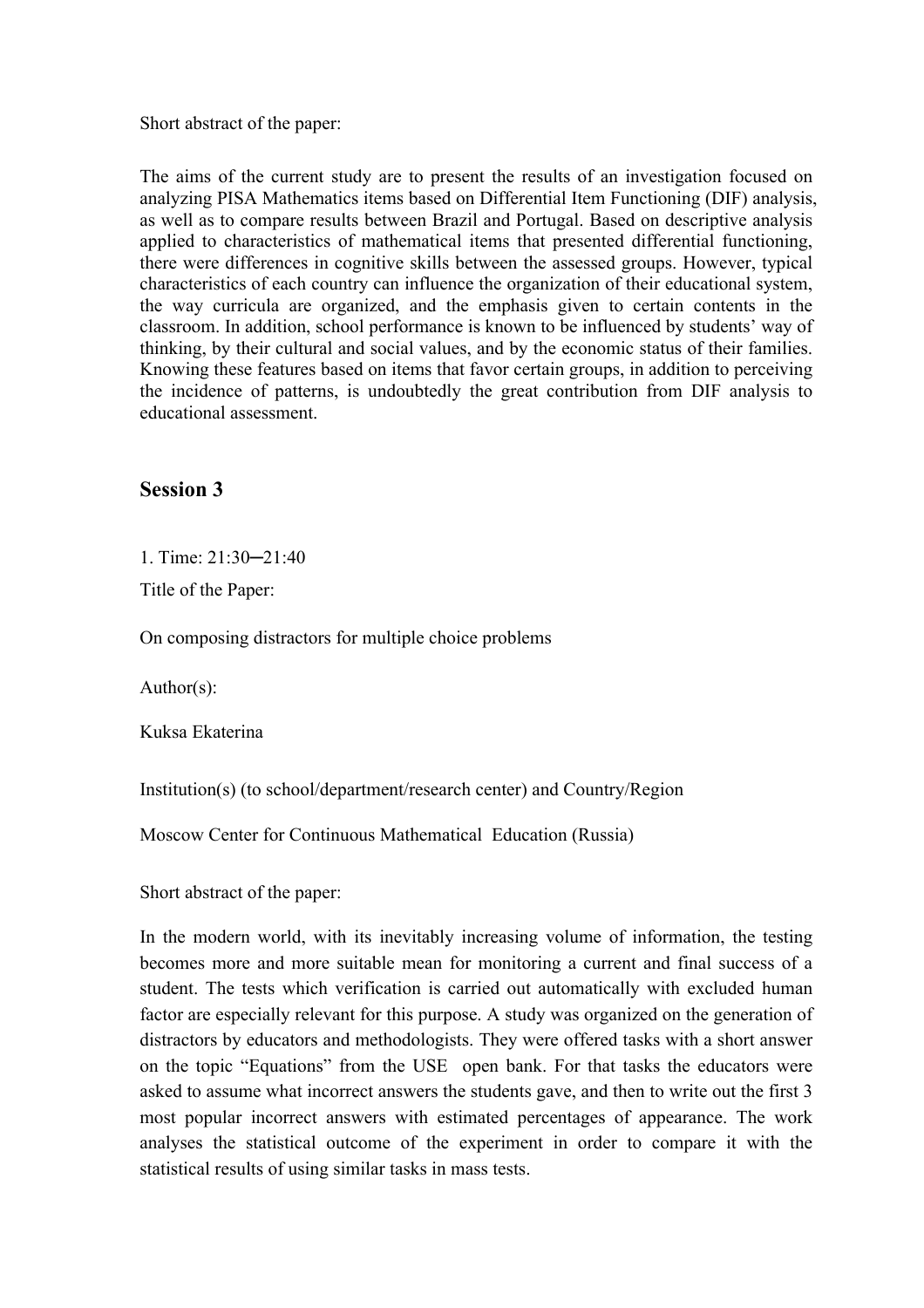2. Time: 21:50─22:00 Title of the Paper:

How Chinese design mathematics test

Author(s):

Jiangong Dong

Institution(s) (to school/department/research center) and Country/Region:

Wuhu Institute of Educational Science, Wuhu City, Anhui Province, China

Short abstract of the paper:

The test is an important aspect of evaluation, and also an important link in the reform of the mathematics curriculum in middle school. Renewal of evaluation concept and reform of evaluation method are key factors that restrict the reform and development of the mathematics curriculum, which have an obvious influence on the test. Mathematics education evaluation and development of question setting under the background of the new curriculum is inseparable from China's basic national conditions, must also be based on deep understanding of the basic connotation of mathematics education evaluation.

3. Time: 22:10─22:20 Title of the Paper:

Reflections on large-scale assessment and the formatting power of mathematics

Author(s):

### **Bruno Damien da Costa Paes Jürgensen**, Mara Regina Lemes De Sordi

Institution(s) (to school/department/research center) and Country/Region:

State University of Campinas (UNICAMP), Brazil